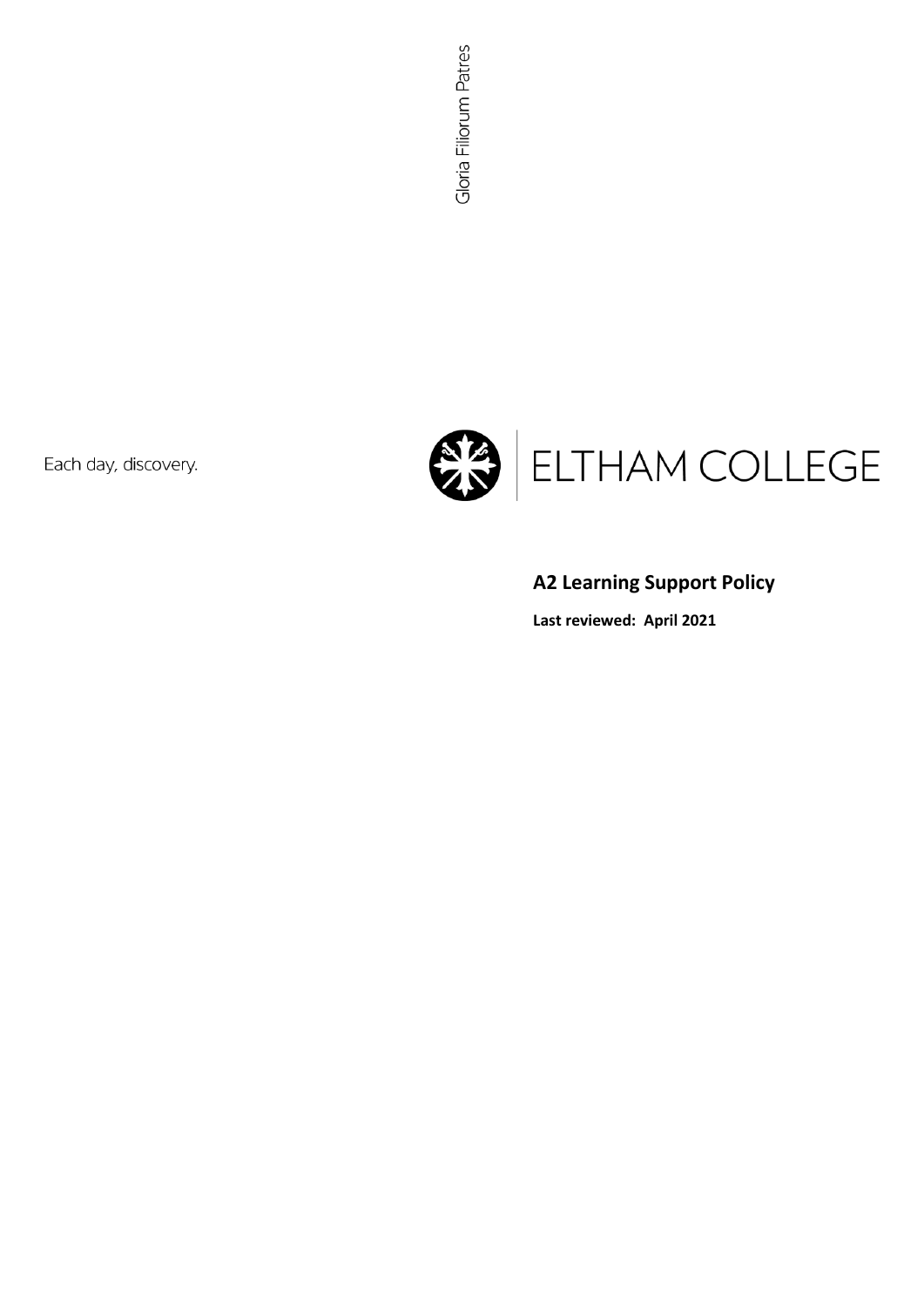

# **Version Control Information**

| <b>Reason for Amendment</b>         | <b>Name</b>     | Date             | <b>Main changes</b>                                                                                        |
|-------------------------------------|-----------------|------------------|------------------------------------------------------------------------------------------------------------|
| <b>Annual Review</b>                | <b>DCR</b>      | January<br>2017  | <b>Combined Junior and Senior School</b><br>policies into one document<br>Clarified charging arrangements. |
| Review of EAL provision             | <b>DCR</b>      | June 2017        | Clarification of the arrangements for<br>students with English as an<br>Additional Language- Section 13    |
| Recommendations of ISI<br>Inspector | AMM             | February<br>2018 | Removal of conditional tenses                                                                              |
| <b>Annual Review</b>                | CPG/NT          | March<br>2019    | References to Pupil Passports and in<br>class support                                                      |
| <b>Annual Review</b>                | CPG/NT/<br>AMM  | March<br>2020    | Updated information about<br>assessment and access<br>arrangements                                         |
| <b>Annual Review</b>                | CPG/JCD/<br>AMM | April 2021       | To reflect new staffing structure and<br>in class support                                                  |
|                                     |                 |                  |                                                                                                            |

## **Other Related Documents**

- Special Educational Needs and Disability Code of Practice: 0-25yrs (2015)
- Keeping Children Safe in Education, 2020
- Equality Act 2010;
- Children and Families Act 2014.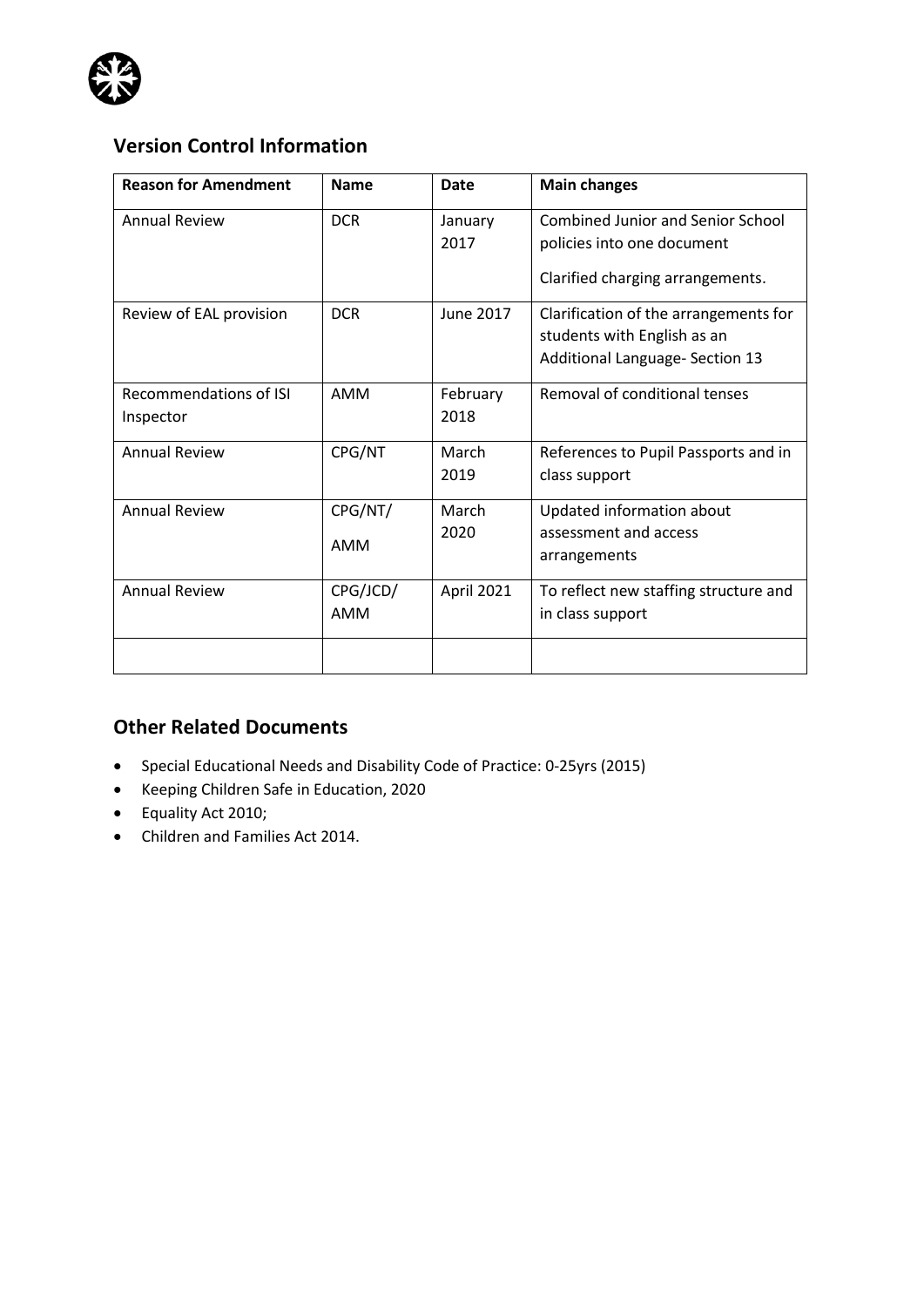

## **Contents**

| $\mathbf{1}$   |                            |
|----------------|----------------------------|
| $\overline{2}$ |                            |
| 3              |                            |
| 4              |                            |
| 5              |                            |
| 6              |                            |
| 7              |                            |
| 8              |                            |
| 9              |                            |
| 10             |                            |
| 11             |                            |
| 12             | <b>Access Arrangements</b> |
| 13             |                            |
| 14             |                            |
| 15             |                            |
| 16             |                            |
| 17             |                            |
| 18             |                            |
| 19             |                            |
| 20             |                            |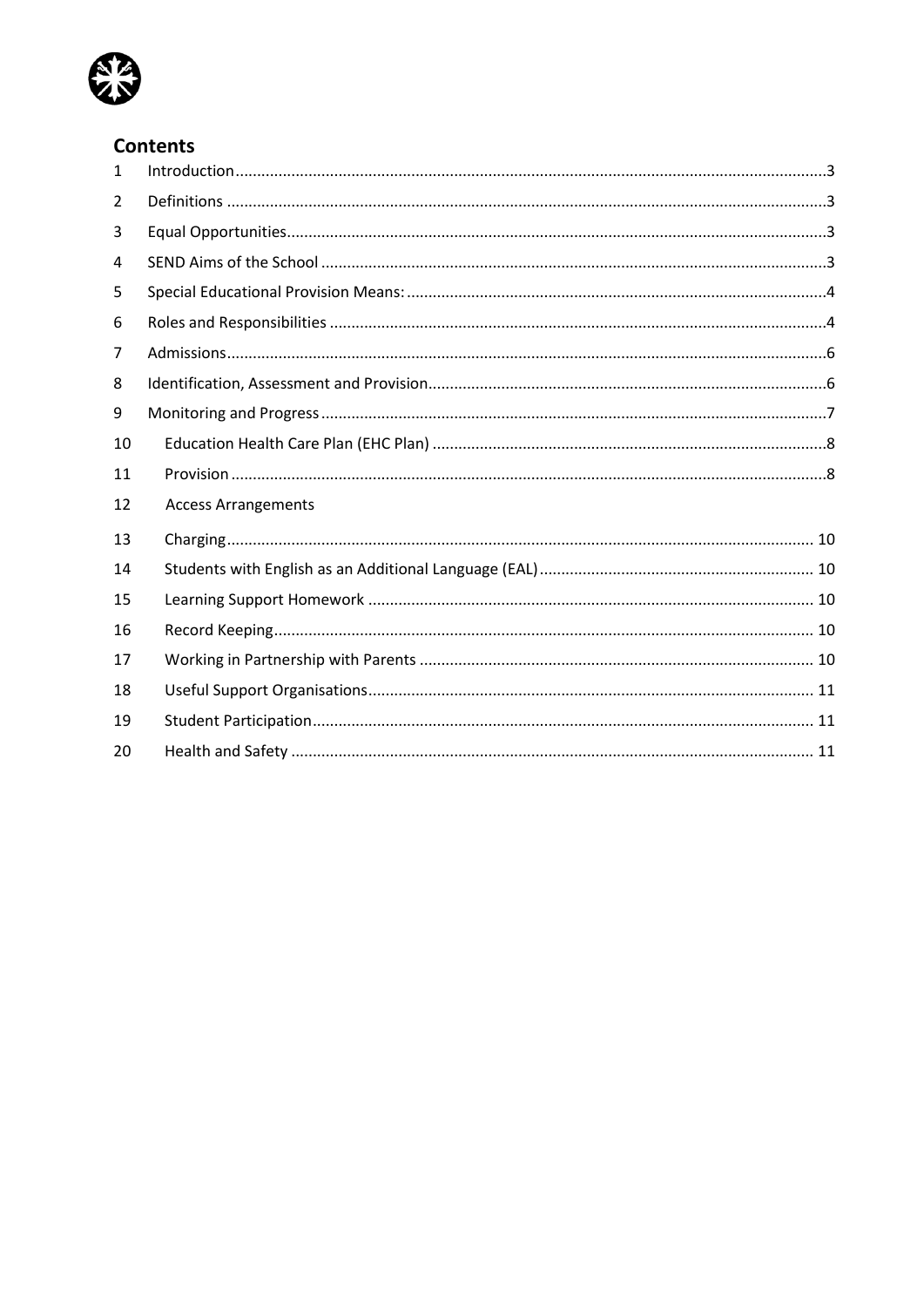

## <span id="page-3-0"></span>**0 Introduction**

Learning support within Eltham College is based on the recommendations from the 0-25 SEND Code of Practice, which sets clear expectations on schools to deliver a whole school approach to SEND, with good quality teaching as a first response and a clear focus on outcomes.

The principles of the Code of Practice 2015 take into account the views of students and their families, ensures a joint collaborative approach among professionals in education, health and social care. It focuses on inclusive practices and the removal of barriers to learning and prepares young people for adulthood. It takes a holistic approach to supporting the young person.

This policy takes account of the Local Offer provided by Bromley LEA. Services across education, health and social care are to be jointly commissioned.

### <span id="page-3-1"></span>**1 Definitions**

According to the 2015 Code of Practice, a child has special educational needs if they have learning difficulties that call for special educational provision to be made. A child has learning difficulties if they:

- Have a significantly greater difficulty in learning than the majority of students of the same age;
- Have a disability which prevents or hinders the child from making the use of educational facilities at school;

The school takes note of the Special Educational Needs and Disability Act 2001 which prohibits all schools from discriminating against disabled students in their admissions arrangements and the education provided by the school for its students. Reasonable adjustments must be made to accommodate the needs of students with SEN.

## <span id="page-3-2"></span>**2 Equal Opportunities**

Eltham College acknowledges its duties within the Equal Opportunities Act and the Special Educational Needs and Disability Act and this is set out set out in the school's Ethos and Aims, Pastoral Care policies. The care for each student is central to the school's aims and provision. We recognise the importance of:

- Students developing an understanding of the views and rights of groups to which they do not belong and that this is an important part of learning to live in society;
- Learning to understand and respect differences of gender, race, religion, age, ability and disability and social disadvantage;
- Providing, through the behaviour of the staff, towards each other and towards students, an example that will encourage students to grow up conscious of the importance of equal opportunities and respect for others;
- Respecting the cultural and ethnic diversity of students, parents and staff, welcoming the enrichment of the environment which this brings, and of fostering positive attitudes towards our multi-cultural society;
- Learning about equal opportunities as an integral part of the curriculum.

## <span id="page-3-3"></span>**3 SEND Aims of the School**

- To identify and support students with specific educational needs through a whole school approach, whilst working in partnership with parents and any other relevant outside agencies;
- To ensure that all students have access to a broad and balanced curriculum;
- To provide a differentiated curriculum appropriate to the individual's needs and abilities;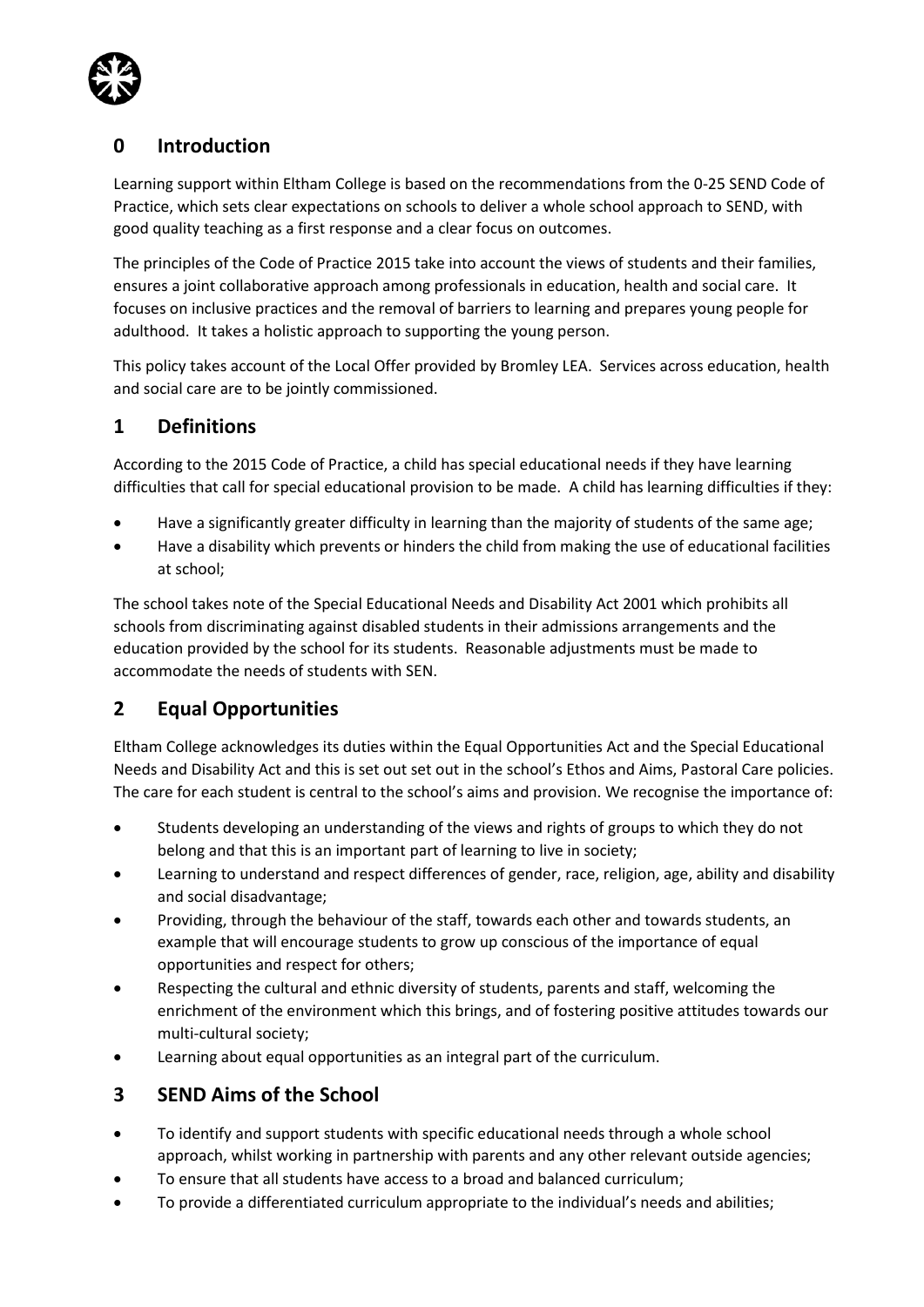

- To ensure that students with SEND have the opportunity to take a full part in all school activities;
- To ensure that parents and carers of students with SEND are kept informed of their child's progress and attainment;
- Actively, to reduce barriers to achievement.

We assess each student as required and make appropriate provision based upon their identified needs.

## <span id="page-4-0"></span>**4 Special Educational Provision Means:**

Provision which is additional to or different from that made generally for students of the same age. At Eltham College, this may include for example, additional learning support within lessons provided by a member of the Learning Support Department, additional, individual or small group learning support lessons provided by a member of the Learning Support Department, friendship groups for social and communication skills and targeted support. Occasionally, this provision may be supplemented by sessions with an appropriate member of the pastoral team.

### <span id="page-4-1"></span>**5 Roles and Responsibilities**

Eltham College has a Head of Learning Support in the Junior School and a Head of Learning Support in the Senior School. Each member of staff reports to the appropriate member of the school leadership team. Additionally, the school has a full time Learning Support Assistant in the Senior School and another full time Learning Support Assistant who works three days in the Junior School and two days in the Senior School. Both these staff report to the Heads of Learning Support.

#### **The Head(s) of Learning Support:**

- Oversee the day to day operation of policy;
- Co-ordinate provision of students with SEND or students who are identified as needing targeted support (these students do not necessarily have a specific learning difficulty but may have a need identified by the teacher);
- Keep an up to date register of students with SEND;
- Attend pastoral meetings as appropriate;
- Maintain effective records such as student profiles, pupil passports, appropriate targets and review of progress;
- Broaden their professional development and members of the team;
- Liaise with external agencies;
- Liaise with parents;
- Manage the work of the Learning Support Assistants;
- Manage screening or conduct initial assessments to identify students with SEND (Year 3, Year 7, Year 12 or students who may join later);
- Give advice to colleagues and liaise between Junior and Senior school, particularly over transition;
- Keep up to date with changes in legislation and policy and effective interventions;
- Support or train new and existing staff as required, give regular updates at staff meetings.
- Identify and maintain resources as appropriate;
- Meet regularly with SLT;
- Liaise with the SEND Governor:
- Provide the relevant evidence for access arrangements in school and public examinations.
- Conduct annual EHCP review meetings and deploy resources.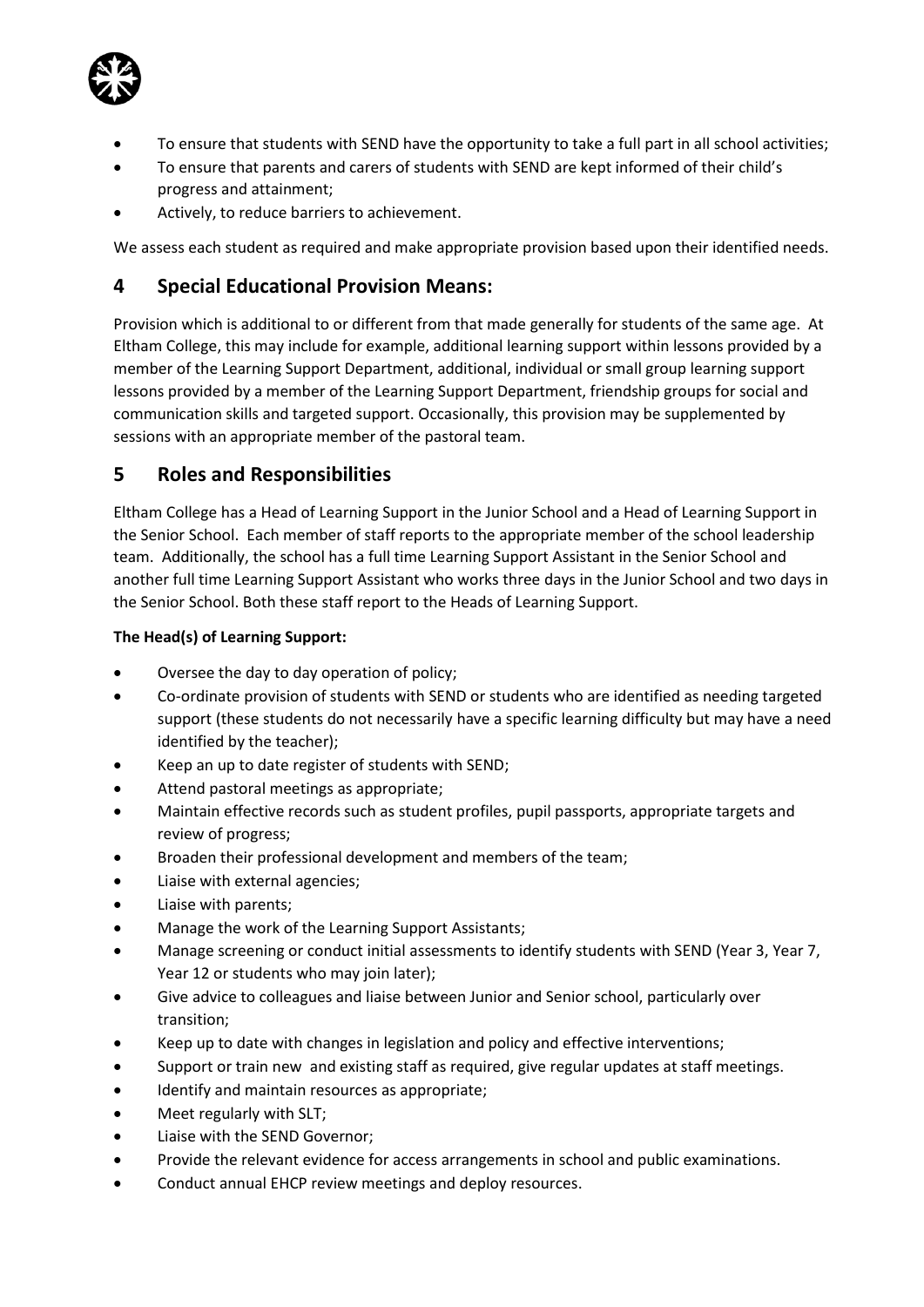

#### **Learning Support Assistants:**

- Assist the Heads of Learning Support to ensure that the diverse learning needs of students are met through focused in class support, tailored programmes of individual one to one and/or group support;
- Work with class teachers in whole class settings, on a one-to-one basis with individuals and with groups of students on the Learning Support Register or those needing support, to ensure that their academic potential is fulfilled;
- Undertake record keeping and general administration relating to students on the Learning Support register.
- Administer the dyslexia screening tests.
- Promote our ethos whereby the personal development of the whole child is the shared common goal;
- Contribute, as appropriate, to any existing Education and Health Care Plans (EHC Plans) and Annual Review of supported students;
- Assist in the development of student passports (profiles that summarise their needs and preferences);
- Assist in reviewing student progress;
- Contribute to the administration of access arrangements;
- Meet with parents as required;
- Liaise with teaching staff and members of the pastoral team to ensure the academic progress and well-being of students;

#### **Teaching Staff:**

- Are responsible and accountable for the progress of the students in their classes, including where students are supported by specialist staff;
- Know how to access information about students with SEND;
- Are aware that high quality, differentiated teaching is the first step in responding to students' needs;
- Know how to refer students for support;
- Liaise with the relevant Head of Learning Support in the Junior or Senior School;
- Note the central tenet of the SEND Code of Practice (2015), namely that 'high quality teaching, differentiated for individual pupils, is the first step in responding to pupils who have or may have SEN';
- Receive training as appropriate from the Heads of Learning Support that explains the school's systems and structures.

#### **Role of Parents**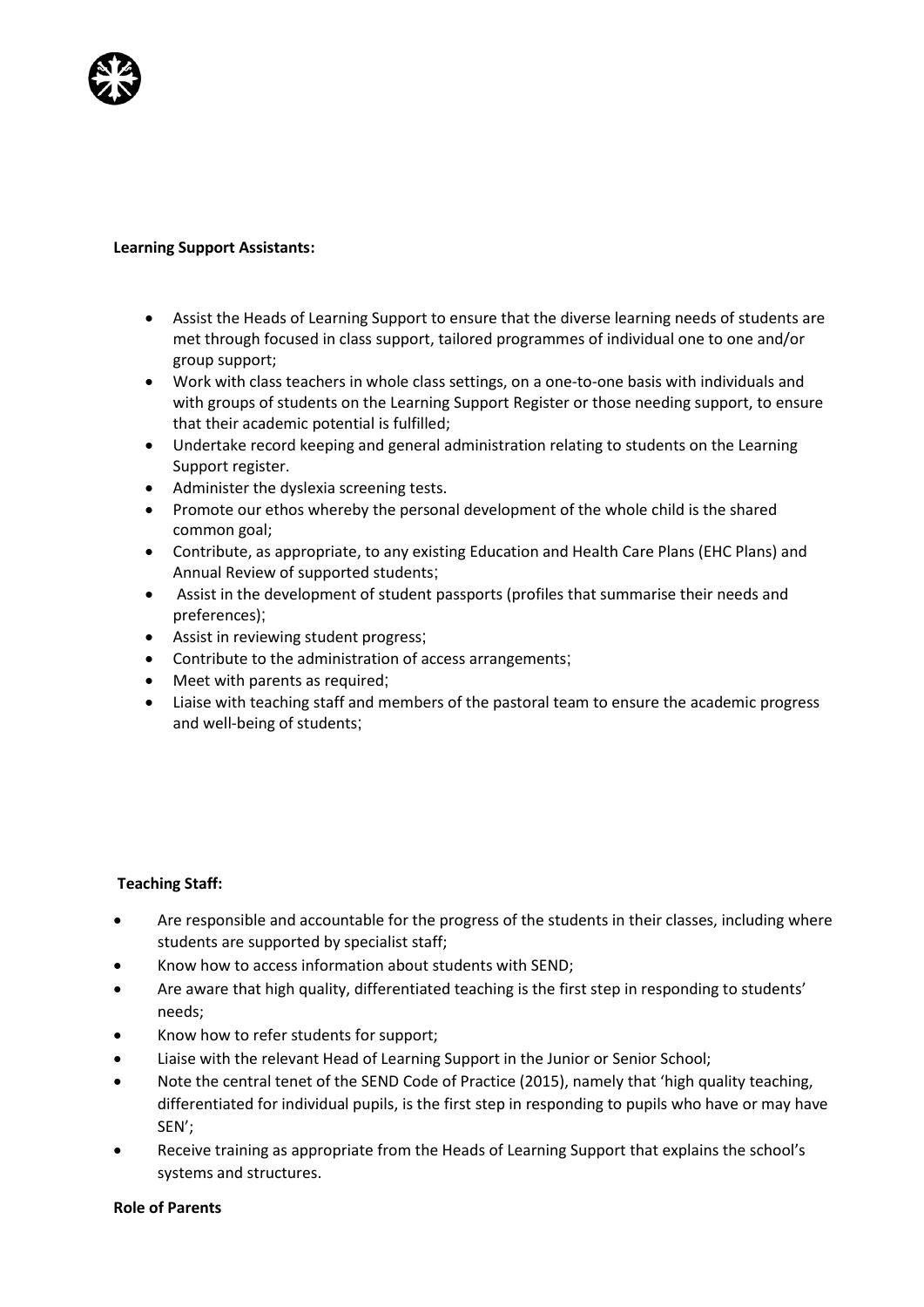

The school works closely with parents to support their child and has much to contribute in the support of students with SEND. Where parents are concerned, they should contact the Form Tutor in the first instance.

In some circumstances, the school will recommend a referral to an external professional, such as an educational psychologist. **Any decision to involve outside agencies must involve the school.** Any parent wishing to pursue an external assessment should contact the Learning Support Department in order to receive information on how this process works and for a list of recommended assessors where there is a trusted working relationship with the school. Please be aware that, in line with the Joint Council for Qualifications (JCQ) regulations, the school may not be able to accept reports carried out by assessors with whom such a relationship does not exist. Having liaised with the school about this process it is the responsibility of the parent to make the referral.

The school ensures that there is regular communication regarding progress, and this takes the form of parents' evenings and written reports. In the Junior School, there will be an end of year meeting for Year 6 parents to review progress and set targets to enable a smooth transition to the senior school.

#### **Governing Body**

The Governing Body has due regard to the Code of Practice when carrying out its duties. The Heads of Learning Support will report to governors regularly to keep them updated.

### <span id="page-6-0"></span>**6 Admissions**

The school ensures that students are admitted who can access the curriculum with the appropriate level of support that is provided by the school. All students with SEND or an Education, Health and Care Plan (EHCP) are welcome to apply for a place at Eltham College in line with the school admissions policy. Pupils must be able to pass the assessment criteria once appropriate access arrangements have been put in place, in line with JCQ criteria, and where the school can provide for the pupil's needs by making reasonable adjustments.

### <span id="page-6-1"></span>**7 Identification, Assessment and Provision**

Early identification is key. The school will use appropriate screening and assessment tools to identify students with specific needs.

#### **Junior School**

Some of the students joining Eltham College may have already had their needs assessed. These students will be placed on a register of students with learning support needs and a student profile will be formulated between the Head of Learning Support, Form Tutor and parents to provide the appropriate level of support needed for that individual. The plan will include targets and recommendations which will be decided with the parents and student.

#### **Year 3 Screening**

- Screening for specific learning difficulties e.g. dyslexia in the first term;
- Further assessment in consultation with parents;
- Collating evidence from the teacher;
- Lesson observations;
- Further detailed assessments for specific students identified through screening (e.g. Dyslexia Portfolio);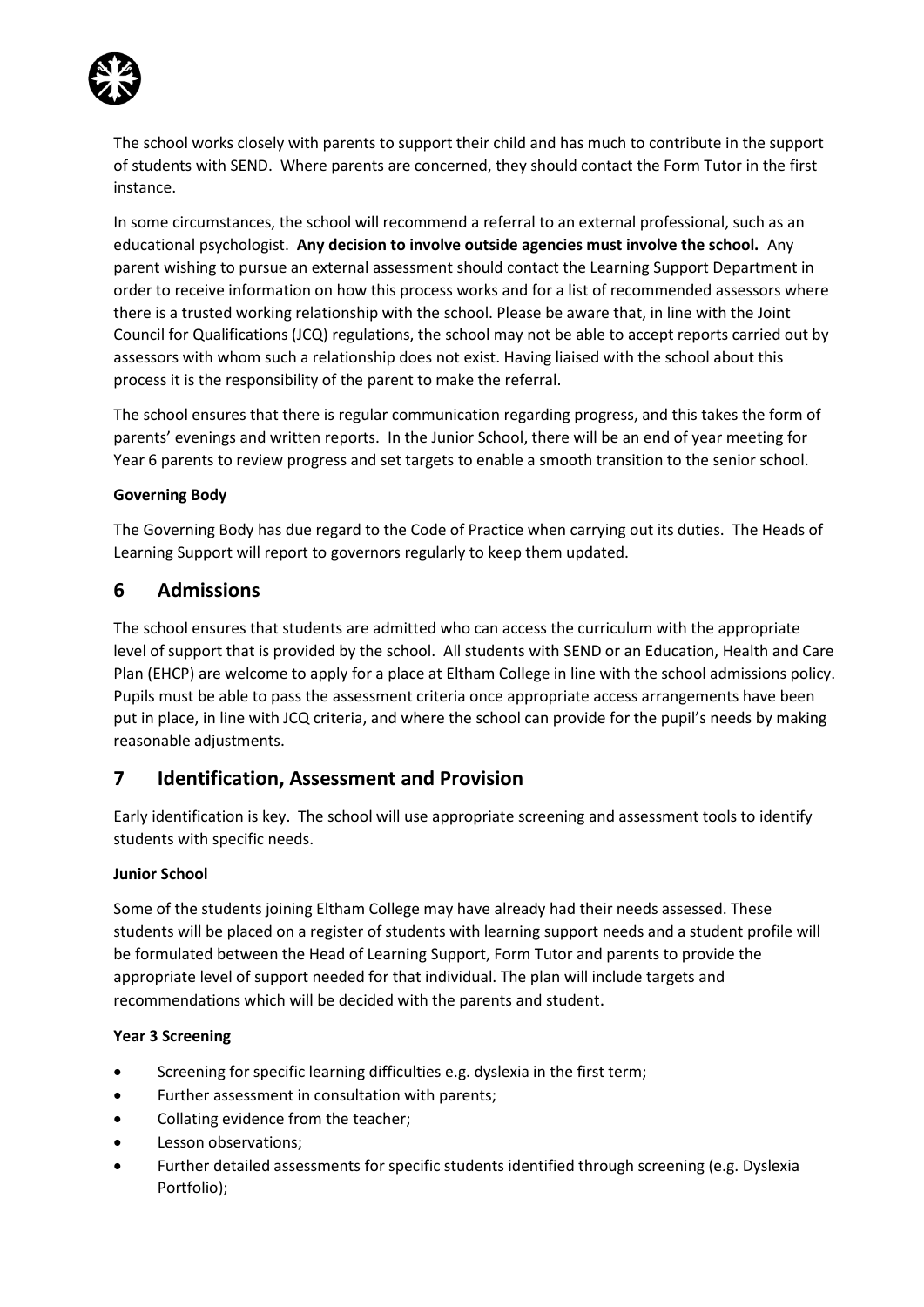

- Formal assessment by an external professional;
- Listening to parent and student concerns;
- For higher levels of needs, specialised assessments may be used from an occupational therapist, psychiatrist, paediatric specialist, visual or hearing impairment staff;
- Screening in the Junior School is the responsibility of the Junior School Head of Learning Support.

The results of these findings provide the basis for the pupil passport.

#### **Senior School**

- Standardised assessment tools such as MIDYIS, YELLIS, ALIS, Progress in English in Year 7, writing and spelling tests in Year 7 and Year 12;
- Screening software such as the Dyslexia Screener/Portfolio;
- Full assessments completed by an appropriately qualified specialist teacher or educational psychologist who has an established relationship with the centre, in line with the regulations set by The Joint Council for Qualifications (JCQ). Prior to assessment, the school must have provided background information to the assessor to ensure that the school and the assessor are working together to ensure a joined up and consistent process.
- Evidence based upon student progress, expectations of progress and appropriate data where available. This will include high quality and accurate formative assessment;
- Evidence obtained by teacher observation/assessment;
- Listening to parent and student concerns;
- For higher levels of needs, specialised assessments may be used from an occupational therapist, psychiatrist, paediatric specialist, visual or hearing impairment staff;
- Screening in the Senior School is led by the Senior School Head of Learning Support

The results of these findings will provide the basis for the pupil passport.

#### **Identification at any other stage**

- By Form Tutor or subject teacher using high quality formative assessments;
- Informal assessment by a specialist teacher in school;
- Formal assessment by an external professional, who has an established relationship with the centre, working closely with the school as delineated above.
- The results of these findings provide the basis for the pupil passport.

Once a learning need is identified, a pupil passport will be written and circulated to teachers and parents. This will identify strengths and learning needs and will be reviewed regularly. Where possible, the pupil passport will be written in the pupil's voice and will be disseminated to teachers and parents. The student will be entered onto the SEND register and their progress will be monitored with targeted support provided should parents and students choose this.

## <span id="page-7-0"></span>**8 Monitoring and Progress**

Adequate progress is that which:

- Narrows the attainment gap between the student and their peers;
- Equals or improves upon the student's previous rate of progress;
- Ensures full access to the curriculum;
- Shows an improvement in independence, social or personal skills;
- Shows improvements in the student's behaviour;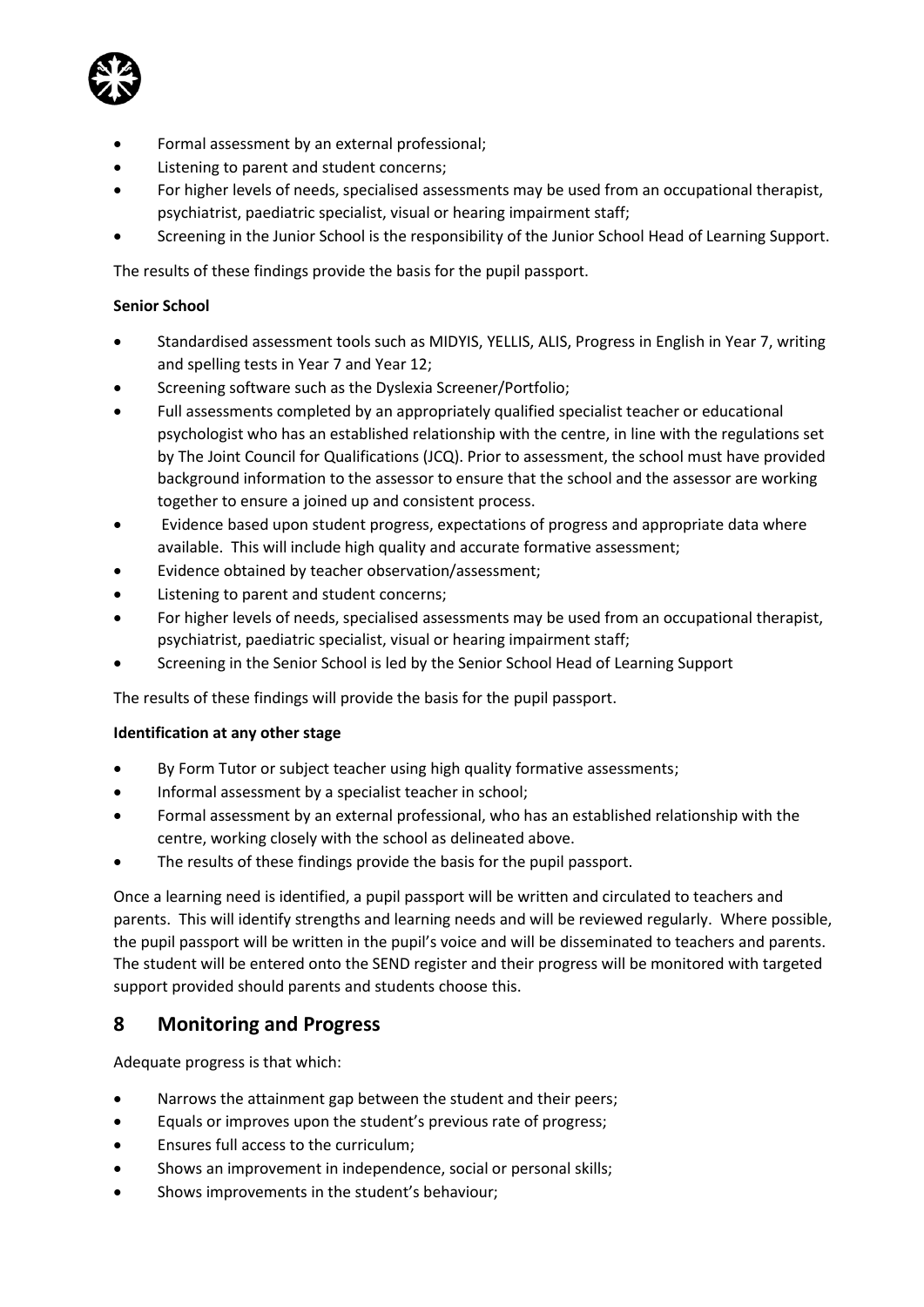Is likely to lead to further education, training or employment.

Progress in school is monitored by a range of methods:

- Observations of pupils within the classroom environment by the appropriate Head of Learning Support;
- Work scrutiny and reviewing student's work by the appropriate Head of Learning Support (working with key departments or year groups, with a specific focus for the work scrutiny);
- Informal feedback from staff;
- Monitoring of targets (either set by the subject teacher or the specialist teacher);
- Listening to the views of parents;
- Listening and consulting with the views of students when reviewing progress;
- Tracking and reviewing aptitude grades and attainment grades regularly;
- Liaising with key staff in pastoral meetings;
- Formal assessment of reading and spelling skills using standardised tests where appropriate;
- Feedback from Learning Support Assistants working within whole class settings.

### <span id="page-8-0"></span>**9 Education Health Care Plan (EHC Plan)**

If a student continues to have significant difficulties and the School has taken relevant and purposeful action to meet the needs of the young person, parents or the school can request an Education, Health and Care Plan (EHCP) needs assessment with the Local Authority. Parents are fully supported at every stage of this process.

### <span id="page-8-1"></span>**10 Provision**

The main methods of provision made by the School are:

- Full time education in classes with additional help and support by the subject teacher through differentiation, often informed by Pupil Passports;
- Targeted in-class support;
- Occasional periods of withdrawal to work with a member of the Learning Support Department or another member of staff for literacy, study skills, numeracy skills or social and communication skills; in the Junior school, participation in English or Maths booster groups.
- A graduated approach identified in appendix 1. This sets out what is considered to be available to all, what is considered to be targeted support and what is specialist support;
- The school's SEND support is underpinned by the four-part cycle: assess, plan, do and review.

### **11 Access Arrangements for Examinations**

#### **Exam Board Regulations**

Regulations for access arrangements are determined by the Joint Council for Qualifications (JCQ) and other relevant awarding bodies such as Cambridge Assessment International Education.

Access arrangements allow candidates with specific needs to access the assessment and show what they know and can do without changing the demands of the assessment. In line with the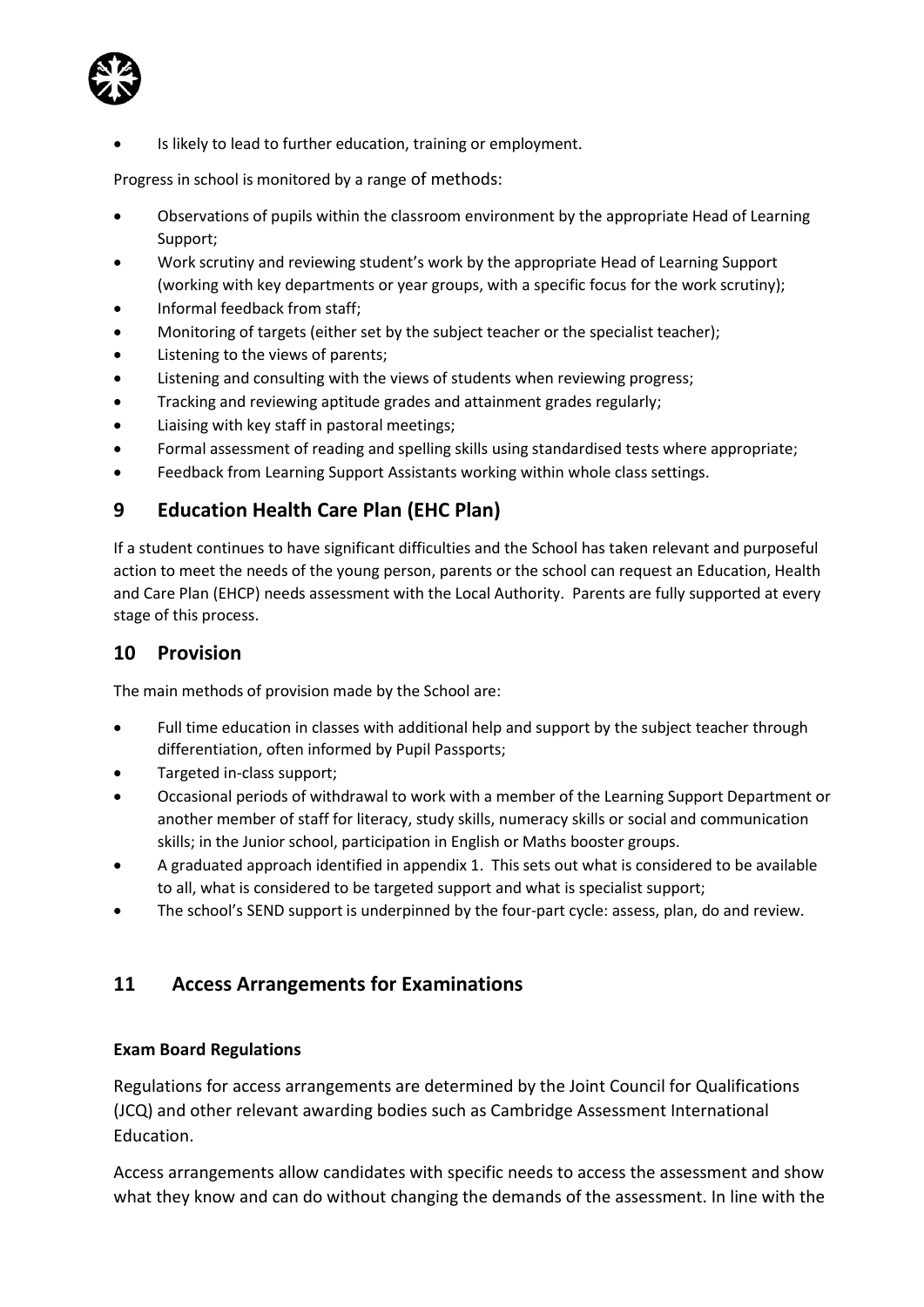

Equality Act 2010, awarding bodies make reasonable adjustments where a candidate would be at a substantial disadvantage in comparison to someone who is not disabled. In order to justify the requirement for a specific access arrangement, the centre must demonstrate how a candidate would be at a substantial disadvantage in comparison to someone who is not disabled if the arrangement were not in place. The arrangement must be the normal way of working and appropriate to their needs.

As an Examinations Centre, the school is required to ensure that any adjustments are based upon appropriate evidence of need and must not unreasonably advantage a candidate for whom significant evidence of need is not apparent.

#### **Access Arrangements for Pupils at the School**

Whilst external reports undertaken prior to a pupil's arrival at Eltham College do not provide automatic evidence of need for access arrangements a GCSE and A level, they do form an important part of a pupil's history of need and provision and should be submitted to the Head of Learning Support as soon as possible. A member of the Learning Support Department will liaise with the pupil and parents to organise appropriate support. Students in Year 7 and new students in Year 9 and the Lower  $6<sup>th</sup>$  are screened in the first few weeks of the Michaelmas term providing further evidence of specific needs.

The school's assessment, monitoring and tracking systems allow the school to make a reasoned decision based upon our experience of a pupil for GCSE and A level courses. Testing, examinations and feedback from teachers enable the school to identify and build up a picture of need for any pupil who may require examination access arrangements for public examinations. The Head of Learning Support in the Senior School meets with and assesses each student who may require access arrangements, usually in Year 9. In line with JCQ regulations, no assessment carried out prior to the start of Year 9 can be used to apply for access arrangements in public examinations, including those carried out by our recommended specialist assessors or Educational Psychologists. In cases where there is no previous full diagnostic assessment in place for a student, at this point in the Middle School, an assessment by a recommended assessor who has an established working relationship with the school may be appropriate. The school may not be able to accept reports carried out by assessors with whom such a relationship does not exist.

Given the importance of building up a picture of need over a period of time, normally more than one term is needed to make a final decision regarding access arrangements. The JCQ deadline for processing of access arrangements by schools is 21<sup>st</sup> February, prior to a series of public examinations, except in cases of a temporary injury or impairment, or a diagnosis of a disability or manifestation of an impairment relating to an existing disability arising after the deadline. Decisions regarding access arrangements rest with the school.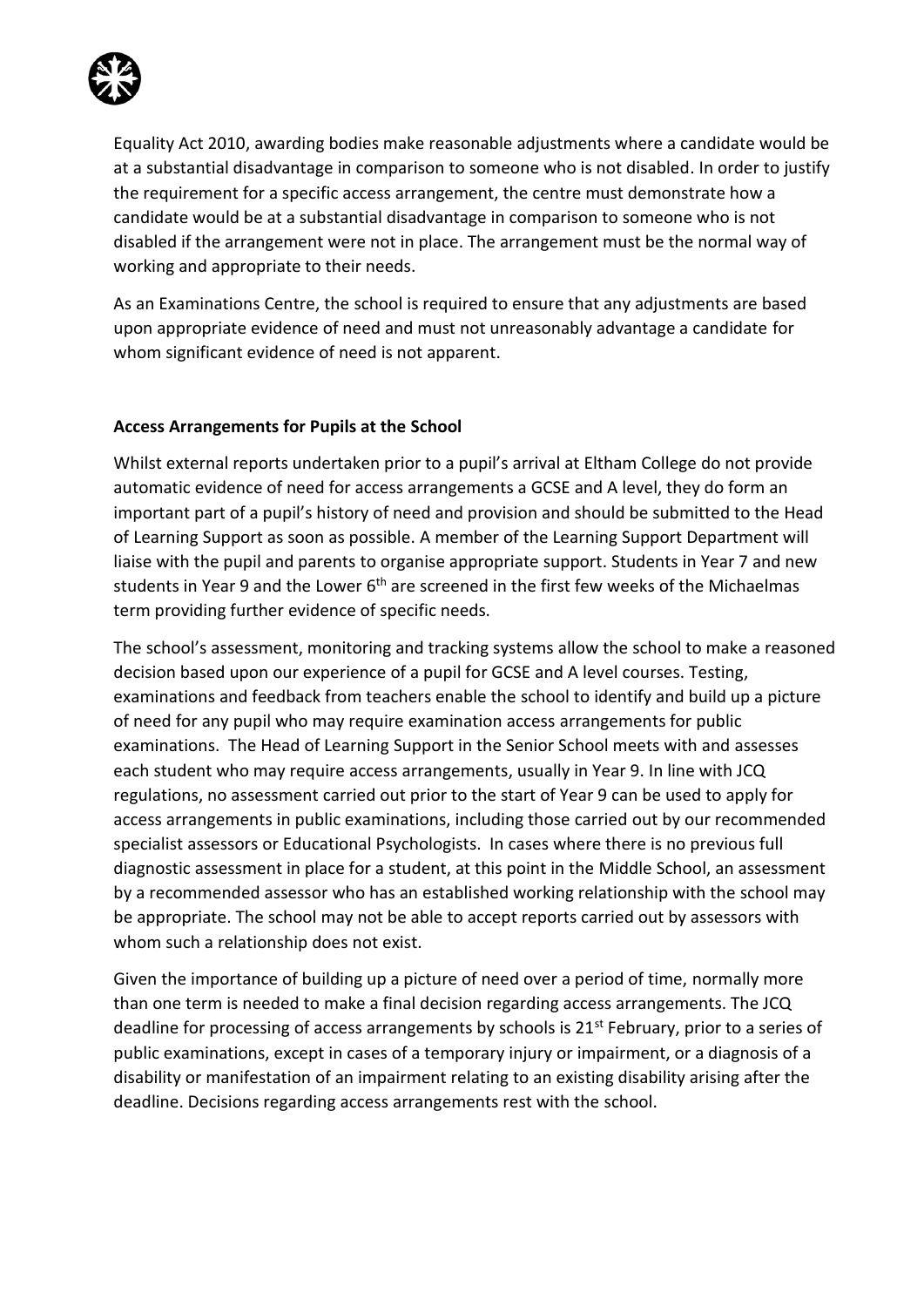

## <span id="page-10-0"></span>**13 Charging**

There is no charge for additional support where students have been identified as requiring additional support and are on the Learning Support register and where that need can be met by our current specialist staffing and provision. Parents will be liable for the full cost of a full diagnostic report, and any other specialist provision that falls outside our current provision.

## <span id="page-10-1"></span>**14 Students with English as an Additional Language (EAL)**

We recognise that EAL is not a specific learning need but that students with EAL may require support with their language acquisition. Identification of EAL needs begins at the admissions stage and the screening process at key entry points provides an additional indicator of possible difficulties. Responsibility thereafter lies within the English department. However, the Learning Support team will work alongside English teachers to offer guidance and may contribute towards the support of students with EAL if this is considered appropriate. Teachers are provided with strategies to support them in specific actions that promote the development of language acquisition in class.

On admission, parents are asked whether their children predominantly speak another language at home and the first language they acquired. The first spoken language is recorded.

## <span id="page-10-2"></span>**15 Learning Support Homework**

There is no set homework allocation for this subject.

## <span id="page-10-3"></span>**16 Record Keeping**

It is the responsibility of the Head of Learning Support to keep up to date records of students. These will be in the form of:

- Individual pupil passports which are made available to all teaching staff;
- Individual target and review records;
- Programmes of study as appropriate to the needs of the student;
- SEND register;
- Teaching notes, target and review records;
- Written reports to parents as per the school reporting schedule.

### <span id="page-10-4"></span>**17 Working in Partnership with Parents**

The school has regular meetings to share the progress students with additional needs with their parents. The process of decision-making is shared by providing clear information relating to the education of these students. Any decision to involve outside intervention will be made together with the parents and it will be their responsibility to seek a referral.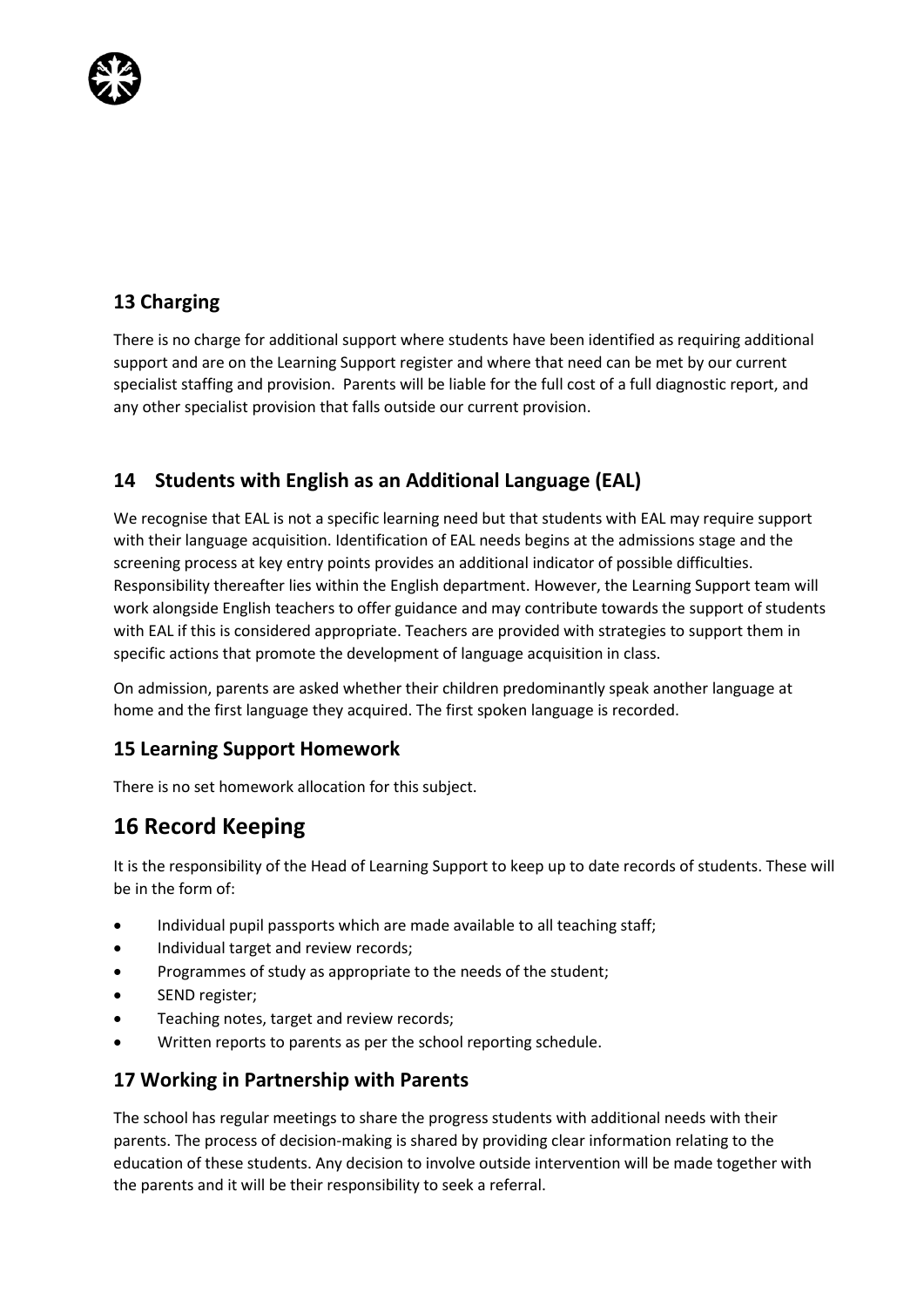

In the Junior School there is regular communication with the Head of Learning Support including by email, at formal parents evenings, attendance at the new parents welcome evening and meet the tutor evenings. In the Senior School, there is a reporting schedule for aptitude grades and comments written in a full report. The Head of Learning support attends parents' evenings and 'meet the form tutor' events to support staff and meet parents. There is a 'drop in' session for the parents of Year 6 students who are due to move to the Senior School where both Heads of Learning Support are present.

## <span id="page-11-0"></span>**18 Useful Support Organisations-**

Dyslexia Association of Bexley, Bromley, Greenwich and Lewisham [\(www.dyslexiawise.co.uk\)](http://www.dyslexiawise.co.uk/)

British Dyslexia Association [\(www.bdadyslexia.org.uk\)](http://www.bdadyslexia.org.uk/) Dyslexia Action [\(www.dyslexiaaction.org.uk\)](http://www.dyslexiaaction.org.uk/) Dyspraxia Foundation [\(www.dyspraxiafoundation.org.uk\)](http://www.dyspraxiafoundation.org.uk/) ADHD Foundation [\(www.adhdfoundation.org.uk\)](http://www.adhdfoundation.org.uk/) Patoss (www.patoss-dyslexia.org) National Autistic Society (www.autism.org.uk) Bromley Mental Health and Wellbeing Toolkit <https://spark.adobe.com/page/H2FLvy4xnCpFj/>

## <span id="page-11-1"></span>**19 Student Participation**

The Code of Practice recognises that schools should show sensitivity, honesty and mutual respect when encouraging students to share their concerns. The ways in which students are encouraged to do this should reflect the student's evolving maturity. Students are actively encouraged to be independent learners and to reflect on how they manage their learning in the classroom.

## <span id="page-11-2"></span>**20 Health and Safety**

The Learning Support staff are under a legal obligation to co-operate fully in health and safety matters by ensuring that all areas are safe for themselves and others in line with the school's Health and Safety Policy. They are also required to act in a safe way themselves, following the school's recommended procedures and reporting any hazardous conditions or concerns to the relevant line manager or Head of Learning Support for onward communication to the Facilities Team.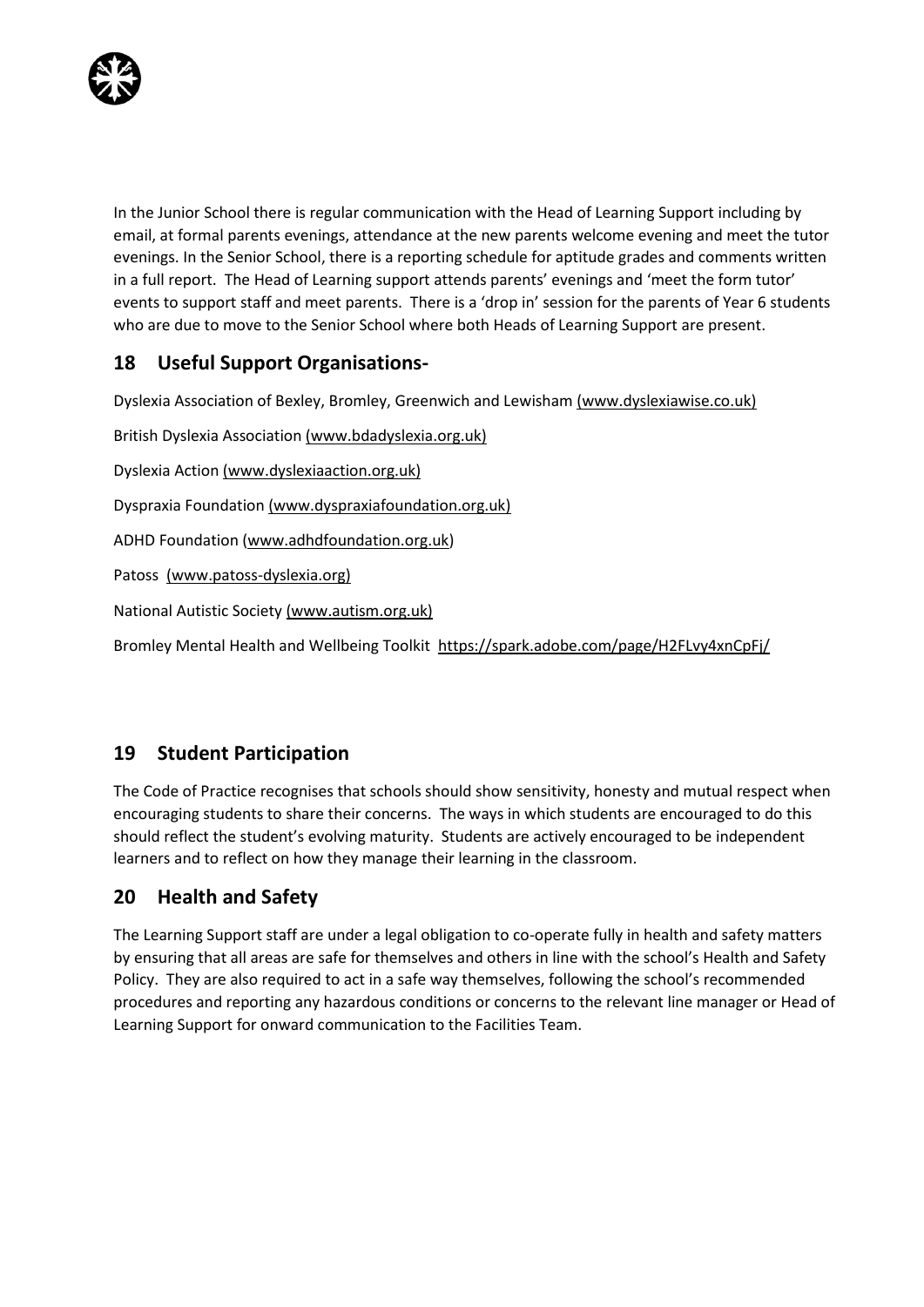### **Appendix 1 – Graduated Response at Eltham College**

| Universal - academic (available to all)                                                                                   | Targeted - academic (available to some)                                       | <b>Specialist</b>                                 |
|---------------------------------------------------------------------------------------------------------------------------|-------------------------------------------------------------------------------|---------------------------------------------------|
| Differentiation within the lesson                                                                                         | Setting for specific groups (Junior School)                                   | Specialist professionals: occupational therapist, |
| Differentiated homework tasks                                                                                             | Strategies for individuals e.g. time out cards                                | paediatrician etc.                                |
| Visual aids (e.g. visual timetables, reading rulers,<br>reminders)                                                        | Targeted support for specific groups for<br>literacy/numeracy (Junior School) | Counselling                                       |
| Use of writing frames, scaffolding tasks                                                                                  | Student passports/student profiles                                            |                                                   |
| Clear and explicit modelling of skills by teacher                                                                         | Access arrangements in tests and exams                                        |                                                   |
| Access to homework/subject clubs (Senior School                                                                           | 1:1 withdrawal for specialist teaching                                        |                                                   |
| only)                                                                                                                     | Flexible timetabling/flexible curriculum (Senior                              |                                                   |
| <b>Revision classes</b>                                                                                                   | School)                                                                       |                                                   |
| Study skills classes with Elevate Education (Senior                                                                       | Use of ICT/laptop for classwork and homework                                  |                                                   |
| School only)                                                                                                              | Targeted study skills support for specific students                           |                                                   |
| Structured routines, clear expectations and<br>boundaries, clear system of sanctions and<br>rewards                       | In class support                                                              |                                                   |
| PSHE/Wellbeing programme (e.g. understanding<br>discrimination and stereotypes, coping with<br>emotions, resilience etc.) |                                                                               |                                                   |
| Lunch clubs in Learning Support                                                                                           |                                                                               |                                                   |
|                                                                                                                           |                                                                               |                                                   |
|                                                                                                                           |                                                                               |                                                   |